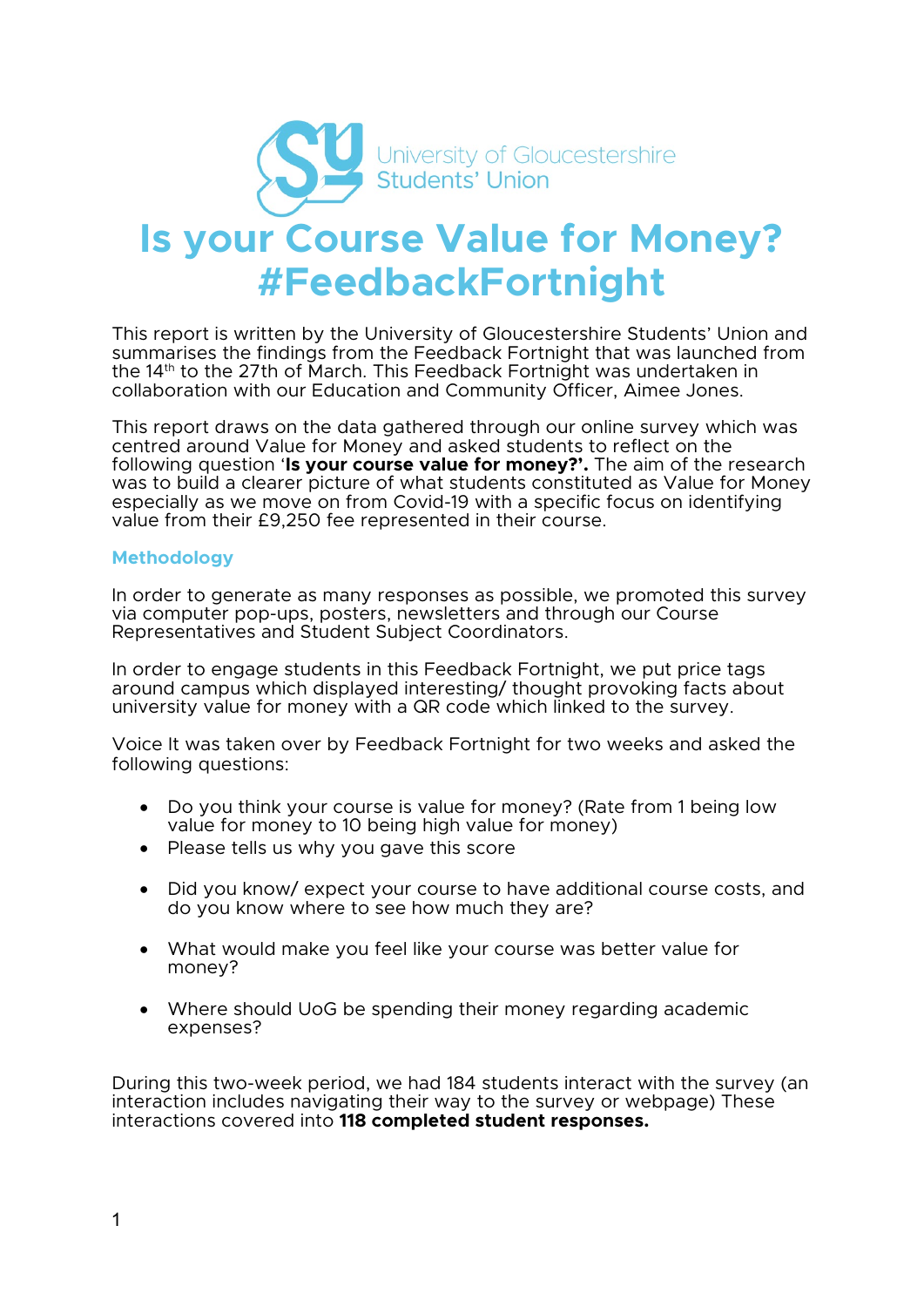#### VM: Do you think your course is value for money?





# **Findings**

# **Do you think your course is value for money? (Rate from 1 being low value for money to 10 being high value for money)**

A small snapshot into the findings displays that students are feeling they don't feel like they receive value for money, but it is important to note that 19% surveyed answered five which could suggest a 50/50 feeling towards whether they receive value for money.

#### **38% of students answered 4 or below to "Do you think your Course is Value for Money"?**

#### **44% of students answered 6 or above to "Do you think your Course is Value for Money"?**

We all gathered a range of data from specific subject communities collecting the most vocal and imputing highest number of responses were: 13% of responses were from the Social Sciences Community 10% of responses were from the Nursing Community 8% of responses were from the Humanities Community

13 % of the respondents who answered 10-6 are students who are in The Business School.

50% of respondents who answered 1-4 were from Humanities, Social Sciences, Technical and Applied Computing and Nursing communities respectively.

The reaction of both Nursing and Humanities as being two vocal communities was expected evidenced in the rest of this report. Social Sciences being the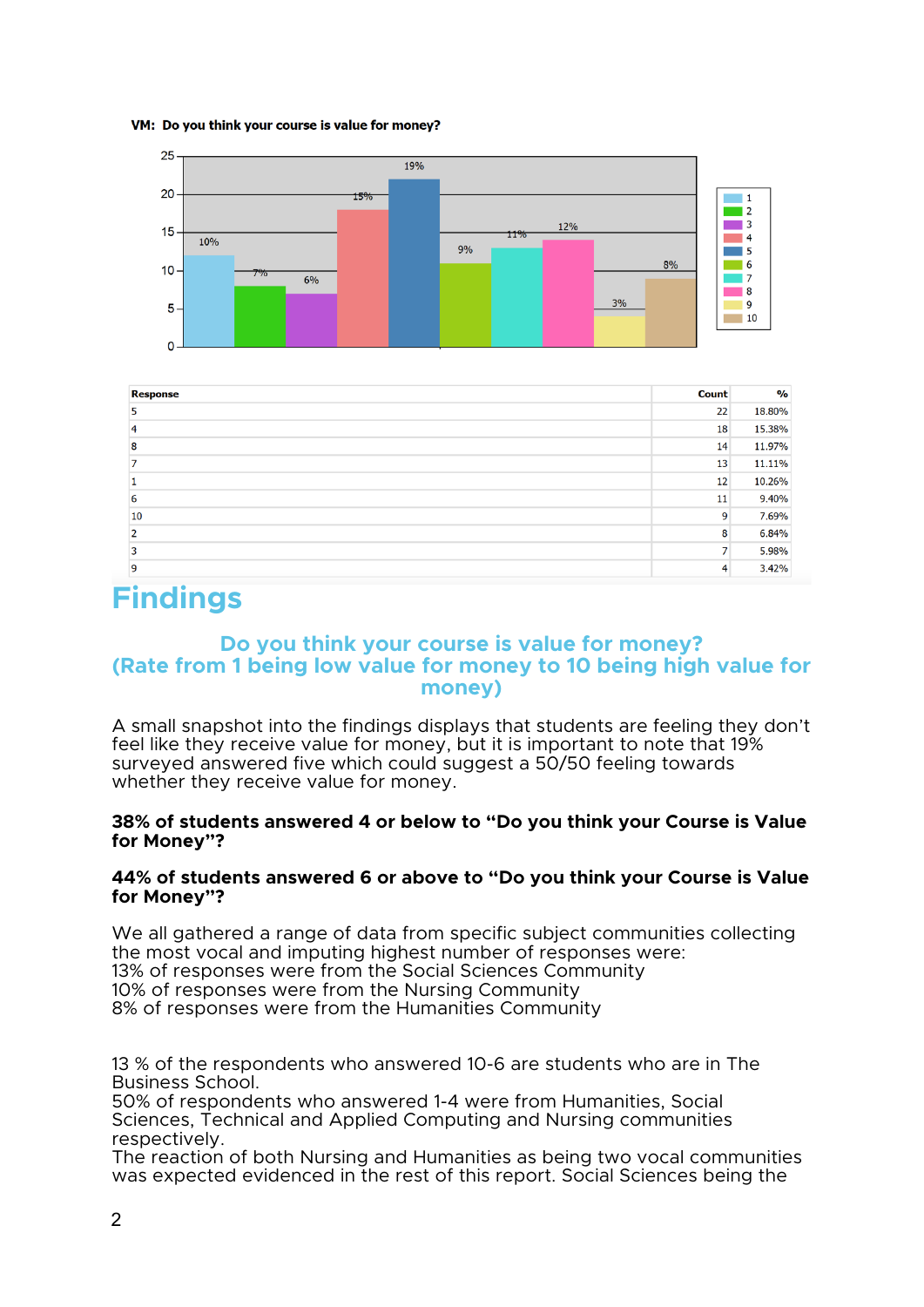most vocal indicates how wide-ranging the issue of value for money is for students, affecting more than the previously affected and thus vocal communities.

The option to elaborate on their answers gives an insight into why the majority do not see their course as value for money. These reasons fell into these following categories which will be referred to throughout this report.

- Teaching, course content and lectures
- Additional course costs
- Expectations not met
- Lack of trips/ additional experiences
- After effects of COVID
- Campus facilities
- Questioning the fees themselves

# **Teaching, Course Content and Lectures**

45% of responses who chose to elaborate on their answered mentioned lecturers, teaching and course content. A clear theme was students not experiencing a high quality of teaching which become immediate indicators for students to question their fees worth.

- "Lecture slides are often taken from other universities"- Technical and Applied Computing
- Lecturers "never seem to elaborate or deviate reading off the lecture slides, wouldn't say its worth as much as I pay"- Social Sciences

Students measure their course quality on teaching, with almost half of participants noting lack of quality of teaching, shows a university wide desire to have more detailed teaching that for students reflects the

**"The cost is definitely not reflected in my course. Teaching standards are very low" – Technical and Applied Computing**

amount of money they pay, the current teaching they see as not reflective.

The quality of teaching was an important issue for the School of Education and Humanities noting: "I feel that the cuts the university have made to the humanities department have had a knock-on effect on which modules are offered and how much support you can get." As a result, humanities students view their course as less valuable due to the decrease in modules and teaching provided by the university.

This view of their course costs not being reflective in the quality of teaching has a detrimental effect on the effort students apply.

• "It is understaffed and students are made to feel unwanted and undervalued by the university. The course is underfunded, and it feels like they don't want to run it anymore" – Humanities

Communication was a distinct subtopic in the theme of teaching, having poor or lack of communication often creating a detrimental view of their course for students:

• "We pay an enormous amount every year for poor communication lack of support during stressful times and inability to contact personal tutors the way they are intended" - Nursing

**"I don't feel much of an obligation to attend anymore due to the general lack of effort put in by lecturers"- Technical and Applied Computing**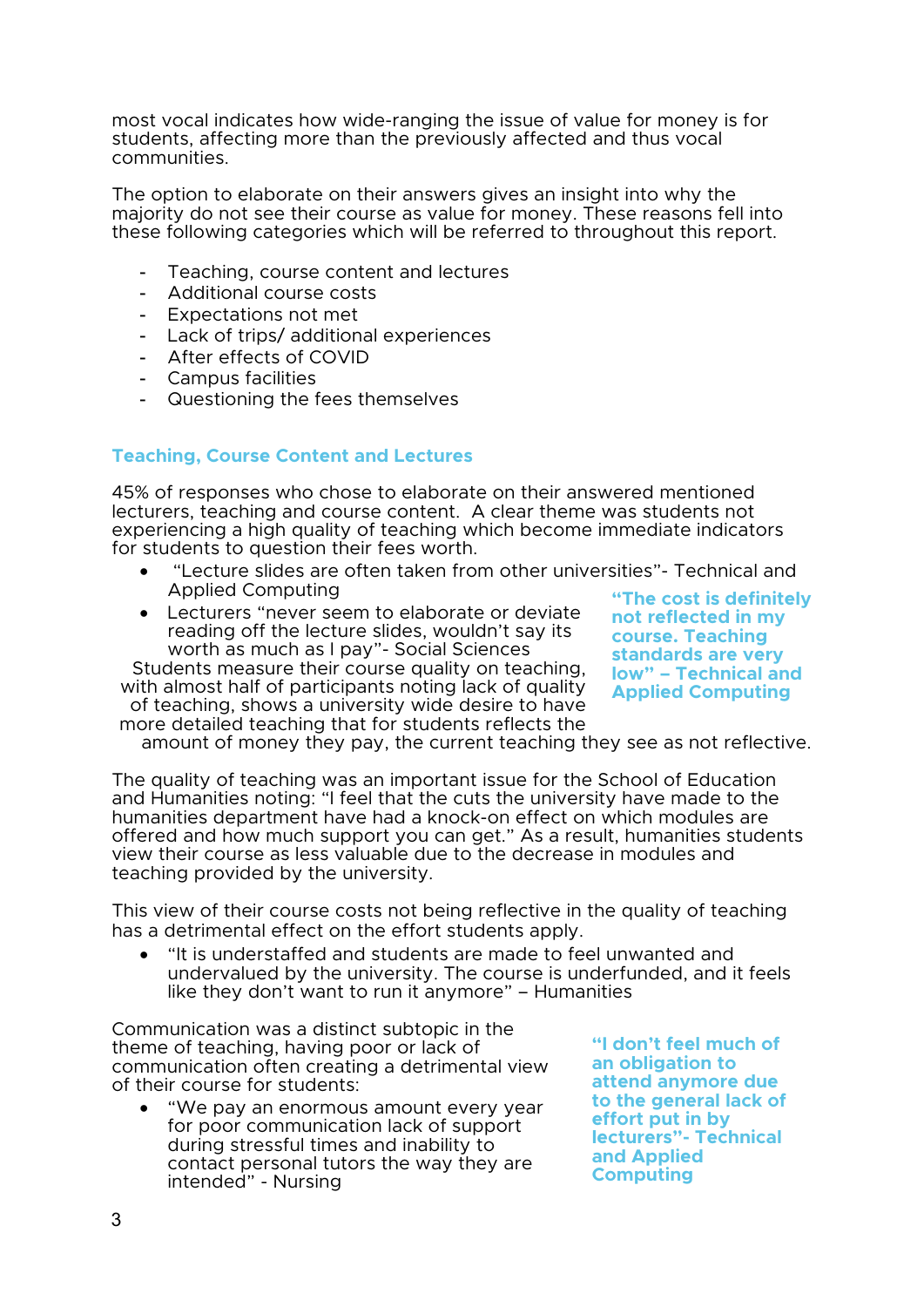• "There's an outright war among lecturers, little to no communication and everything is last minute" - Nursing

#### **Additional course costs**

The second topic elaborated on was additional course costs. This is especially prevalent for School of Art courses who pay for materials that they must have to complete their course:

- "We also have to pay so much extra in our course in prints, books, films for cameras, presentation boxes in high quality etc" – Photography
- "For an art course I expected more materials to be provided at the very least paper or even sketchbooks" - Art

#### **Expectations not met**

Students felt low value for money due to feeling 'mis sold' their course, with the reality not meeting what was offered at open days or induction talks.

- "The promise of training and placements at my local hospital were lies" - Nursing
- "I've signed up for a course that doesn't actually exist"- Strategy, Enterprise Leadership & Mgmt

**"Absolutely not what was advertised to me online, at open days and at the start of terms… my second year has left me disappointed, disinterested, with a chronic lack of motivation for my studies" – Social Sciences**

This feeling is mis sold extends to the lack of

additional trips or experiences many were expecting to have included in their course to support and expand their education. Thus, value for money is seen as less due to the lack of course expansion as it remained within the confines of online or their classroom.

- "I think it would be good to have more exciting field trips/ additional content to support engagement in the school"- Education
- "There have been no trips or extra use of my course fees. Just lectures"- Technical & Applied Computing

#### **Covid**

These expected course experiences have been affected by covid, creating a feeling of getting less for your money.

- "During the pandemic it was not worth £9250 due to being online for a whole year affected the learning"- Social Sciences
- "The fact we are held to the same standard and are required to spend the same amount of money on this course as the years that were not affected by the pandemic is unfair and is not acceptable"- Technical & Applied Computing

However, is it important to highlight that some students note:

• "It feels like Covid have come an excuse for everything, yet restrictions have been lifted and we've had no outside talks from people in the field" – humanities

Therefore, although the mention of Covid and its effects disrupting students' experiences it should not be a blanket explanation for all students' concerns over value for money which this report aims to highlight.

# **Campus Facilities**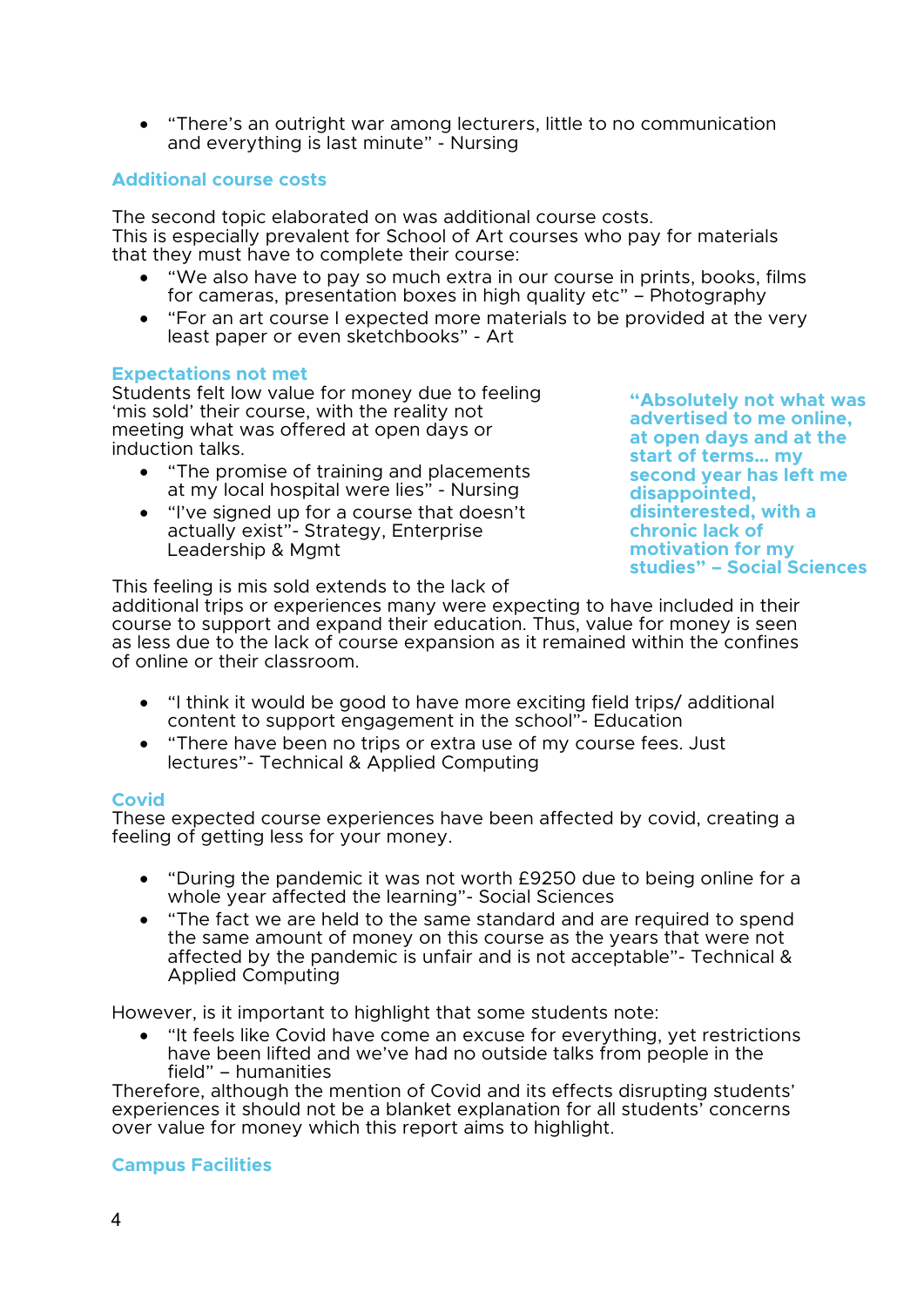There is also a feeling of low value for money due to the campus facilities furthering the feeling of getting less for your money.

- "I would like to see better facilities for casual study"- Education
- "The lack of equipment/ facilities within the campus is poor" - Nursing
- "My clinical skills session were VERY poorly equipped. Not enough of the equipment needed to properly practice anything individually" - Nursing

Lastly there is a questioning of the £9250 itself,

• "I would be interested where the fees actually go as most things require us to fund ourselves" -Film & TV

As a result, students are not feeling like their course is value for money as they are not seeing where their fees are invested in.

**"Not exactly sure what we're paying for most of the time"- Psychological Sciences**

**Did you know/ expect your course to have additional course costs, and do you know where to see how much they are?**

With students not seeing where their fees are invested in mind the second question asked was **Did you know/ expect your course to have additional course costs, and do you know where to see how much they are?**



55% of responses did not know where and also that they had additional course costs.

This lack of knowledge in course costs and where to find them is a factor in how low students view their courses as value for money. It also speaks to the wider lack of communication many students have felt in terms of value for money and do not know where their fees are invested.

It was shown through this that 21% students did not know where to find additional course costs even if they did know they had them, totalling 75% of students who answered did not know where to find course costs.

The next question asked: **What would make you feel like your course was better value for money?**

**"Lecturers actually teaching with their experience rather than just reading from a PowerPoint" – Marketing, Events, Hosp. & Tourism**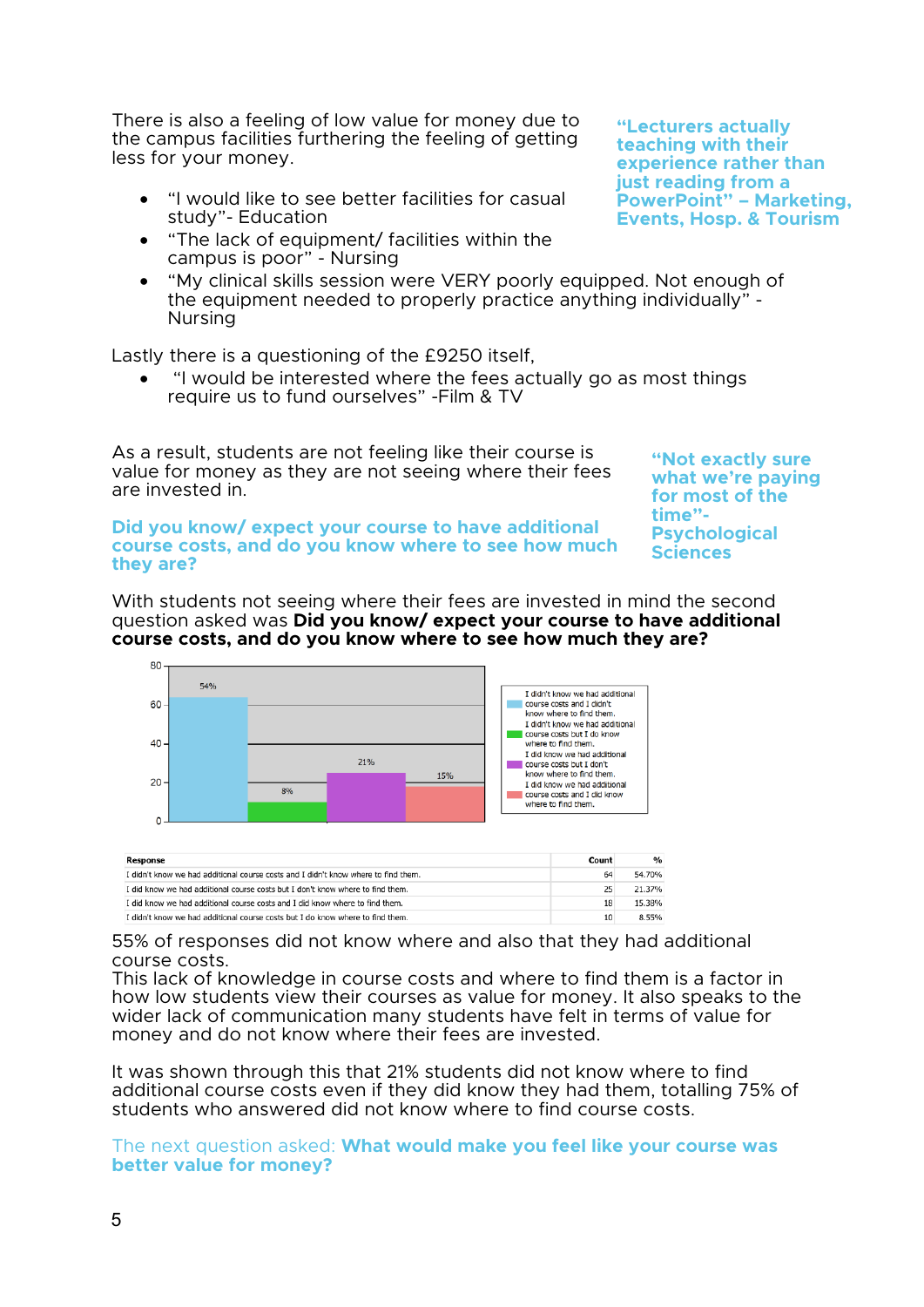#### **Teaching and Course Content**

53% of respondents mentioned teaching and course content many replies focusing on improving lecturers and course content to improve students' view of their course's value for money.

- "More of a hands-on approach to learning"- Architecture, Const. & Env
- "Double the contact time"- Psychological Sciences
- "Better communication from faculty"- Nursing
- "More lectures" Architecture, Const. & Env
- "Ensuring the module content, and the quality of its delivery is key. I think that's the heart of education"- Strategy, Enterprise Leadership & Mgmt.

This furthers the evidence there is a desire from students to have better quality of teaching and more contact time which becomes an immediate reflective of their fees.

#### **Added Value Experiences**

16% of answers mentioned adding trips to increase the feeling of value for money in your course.

- "Decrease prices of optional trips"-Art
- "More experiences and trips"- Marketing, Events, Hosp. & Tourism
- "Trips, free content e.g., summer reading" Humanities
- "Added value trips which we didn't have to pay for" Strategy, Enterprise Leadership & Mgmt.

The desire to have trips was increased often due to the 'making up' from covid

• "I think the ability to go on trips that were cancelled due to covid would make me much happier and satisfied that the course was good value for money. As a cohort we even said that we would be happy for these to be in our own time if need be."- Social Sciences

# **Extra Course Costs**

We know from our tool Change It, where 62 students have up-voted on the issue of removing re-submission fees it is an important a prominent issue for students. Especially for the School of Health and Social Care as students note they are having to pay resubmission fees often as a result to not being used to assignments: "For a lot of people, this is their first time writing at L4". – Nursing

**"The cohort was told we would have an opportunity for re- submission on assignments. There was absolutely no mention of the high cost involved in doing so"- Nursing**

There is note of the lack of communication around the resubmission fees not knowing they were an additional course cost which adds to the feeling of being 'mis sold'.

• "Firstly, not having to pay resit assignments. I have not had to do this as of yet, but I think this is extremely unfair considering the amount of money we pay to enrol"- Psychological Sciences

**The final question asked was "Where should UoG be spending their money regarding academic expenses?"**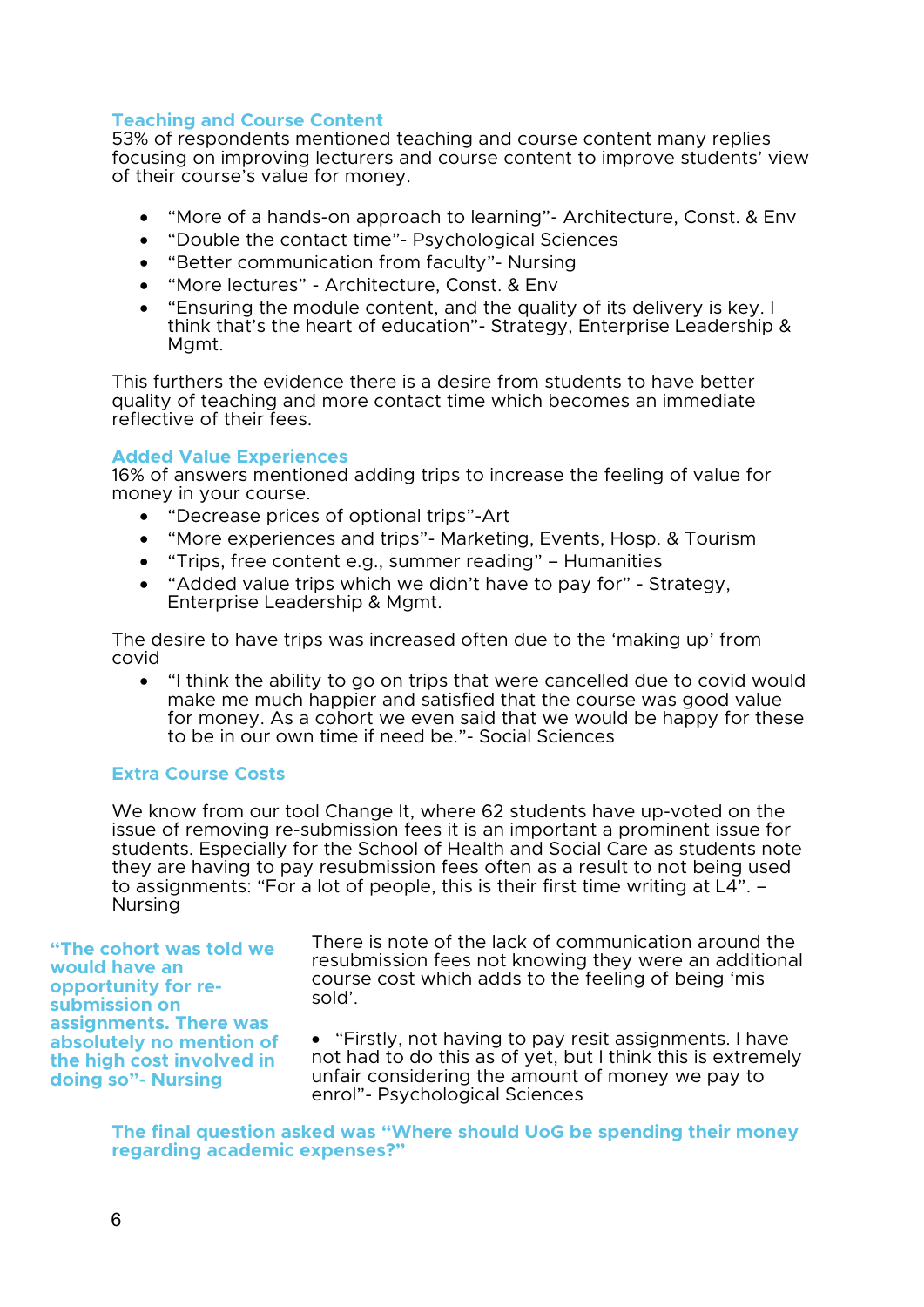# **Facilities**

42% of respondents noted improvement in facilities would improve their academic experience it shows the importance facilities have and how they can have a knock-on effect to their own academic experience.

- "FCH have removed over 100 computers with those new architecture spaces, fell that has disadvantaged hundreds of people, for a few students gains"-Social Sciences
- "Students need more access to eBooks as there is not a good range through the online library"- Social Sciences
- "Ensuring the library is relevant and up to date for all courses"- Environmental Sciences

#### **Investment in Lecturers**

Respondents mentioned the importance of investing in their lecturers to improve academic experience

- "Please invest more in lecturers"- Education
- "Giving staff a proper cost of living increase and pension"- Technical & Applied Computing
- "Offer higher salaries to lecturers to encourage better ones to join the university or offer more training to those already here"- Technical & Applied Computing

Students say this investment would advance the curriculum as

• "I think the curriculum needs to be updated and made more modern and money should be spent on that, the course also feels very understaffed"- Film & TV

# **Additional Course Costs**

A strong theme throughout this report has been additional course costs. Indicating the rise of the cost of living, students are struggling to balance multiple pressures on their finances. Additional course costs as previously mentioned is an important course cost for School of Arts, instead of being optional extras are incurred as they are paying for the material required for them by UoG.

- "PRINTERS, the fact I'm on an art course and pay for 20p per sheet for a terrible quality print is embarrassing. I'd assume more budget for lecturers if it works that way as we've has 4 or 5 terrible ones over 3 years"- Photography
- "Art supplies and field trips"- Architecture, Const. & Env.

School of Health and Social Care also note the heavy cost of additional course costs in resist fees.

• "No resist fees!!!!!"- Social Work & Social Care

# **Recommendations**

To conclude this report, we have aimed to draw together some recommendations.

1. Many students noted their view of course value has decreased because of covid and the reduction external educational advancement.